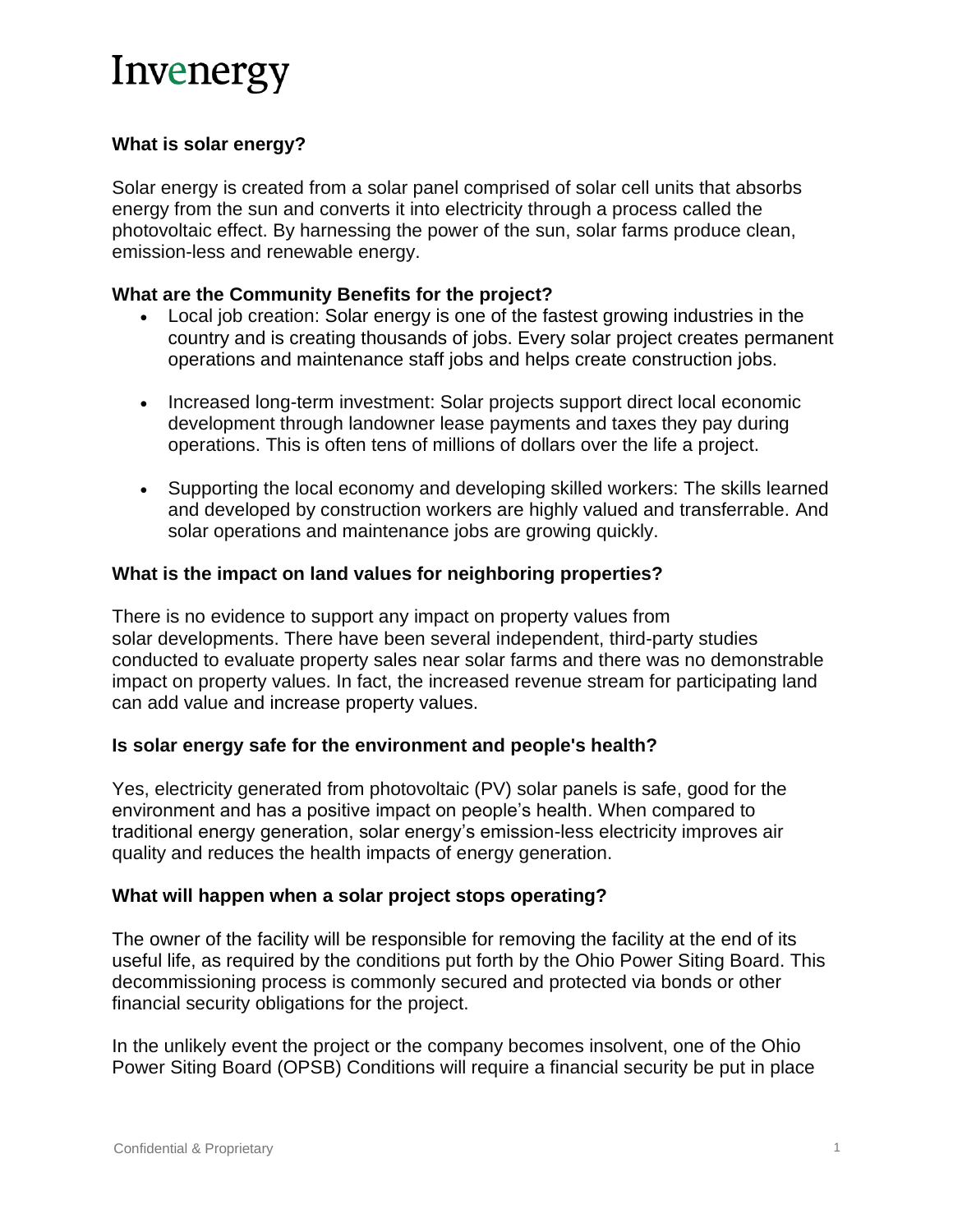prior to construction to assure sufficient funds are available through the project's lifetime to remove the facility.

### **What happens when a solar project is decommissioned?**

Solar facilities are usually obligated through agreements with landowners to remove all project components from the property under easement after agreements terminate. When a solar project is decommissioned all components are removed in accordance with local requirements and the land where the project was located is restored back to preconstruction conditions.

### **What happens to solar panels at the end of a project's life?**

By weight, more than 80 percent of the material in solar panels is glass and aluminum – both common and easy-to-recycle materials. Right now there is not a huge demand to recycle panels as they are still being deployed and operating the way they are designed to. It does not make business sense to maintain recycling capabilities with no demand. But recycling options are expected to grow over time.

For example, the wind energy industry is more mature than solar energy, and [Global](https://www.globalfiberglassinc.com/)  [Fiberglass Solutions](https://www.globalfiberglassinc.com/) is providing large scale recycling options to give wind turbine blade material a circular lifecycle.

### **Can land utilized for solar project be used as farmland again after their useful life?**

Yes, the decommissioning process ensures that the land will be returned to its prior state and landowners can decide how they want to use the land when that occurs. So, if, in the future, it is no longer used for solar power generation, it could be utilized for agriculture again.

#### **Will construction affect traffic?**

Truck traffic will increase during construction of a project, but solar facilities do not typically require oversized loads and vehicles will generally weigh less than normal loads, like grain trucks, for the project area.

#### **Do solar facilities create noise?**

Solar projects are very quiet. Some electric components, such as inverters, make a quiet hum sound like a window air conditioning unit. The inverters will typically be placed one hundred feet or more inside the project and should not be audible at the fence.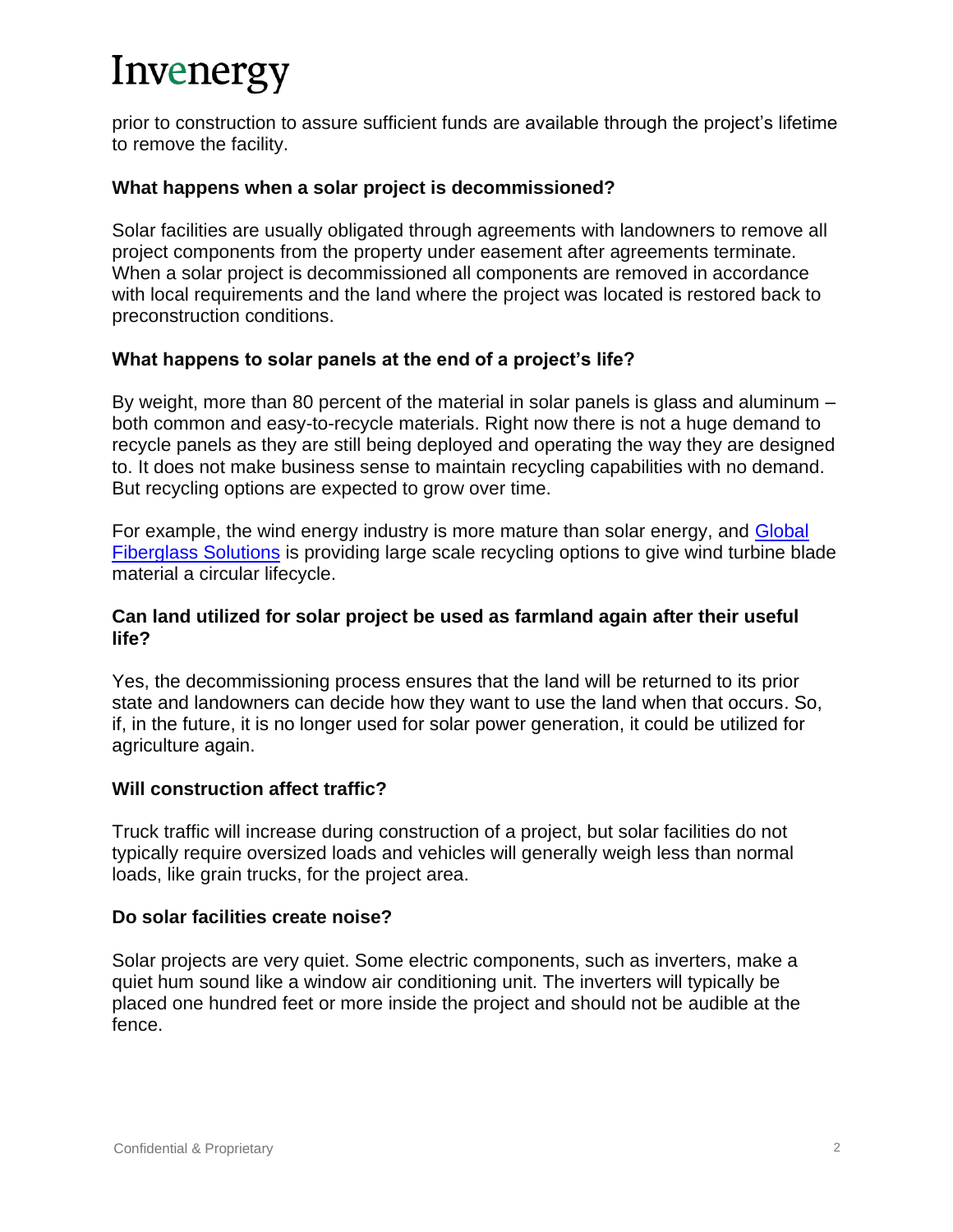### **What does security look like for a solar project?**

Solar projects are surrounded by a fence that meets National Electric Code standards and a security camera may monitor the site from the main entrance.

### **What is the fire risk at a solar facility?**

Like any other utility scale electricity generation, solar facilities have to comply with National Electric Code standards, local fire codes, and any other relevant safety standards. Solar panels do not pose any unique fire risk and are made almost entirely out of non-flammable materials.

### **Can solar construction activities damage drain tile?**

While it is unlikely that construction of a solar facility will damage any non-participating landowner drain tiles, any tile damage-for participating and non-participating landowners that may occur during construction will be required to be repaired and replaced by the project owner or developer.

### **What happens if a solar company goes out of business?**

Power generating facilities are very valuable and in the unlikely event that a project owner goes bankrupt, the facility would likely be purchased by a utility or power generating company.

### **Do solar facilities increase the temperature around the solar project?**

No. Although solar panels warm up to the touch like any surface in direct sunlight, they return to ambient temperature at night. Panel spacing and the vegetation below and around the panels helps maintain ambient temperatures.

### **Do solar panels create a glare? Can a glare affect passing drivers or nearby homes?**

Solar panels are designed to absorb the sun's rays, not reflect them, and the panels are coated with an anti-glare surface. Solar panels are regularly placed next to airports with no problems.

### **Can solar panels withstand the elements?**

Most solar panels are certified to withstand at least 139.9 mile per hour winds, the equivalent to a category 4 hurricane or an EF 3 tornado. Solar farms are built in hurricane prone areas like Florida and in the Carolinas, and solar farms in those areas have withstood recent severe weather events.